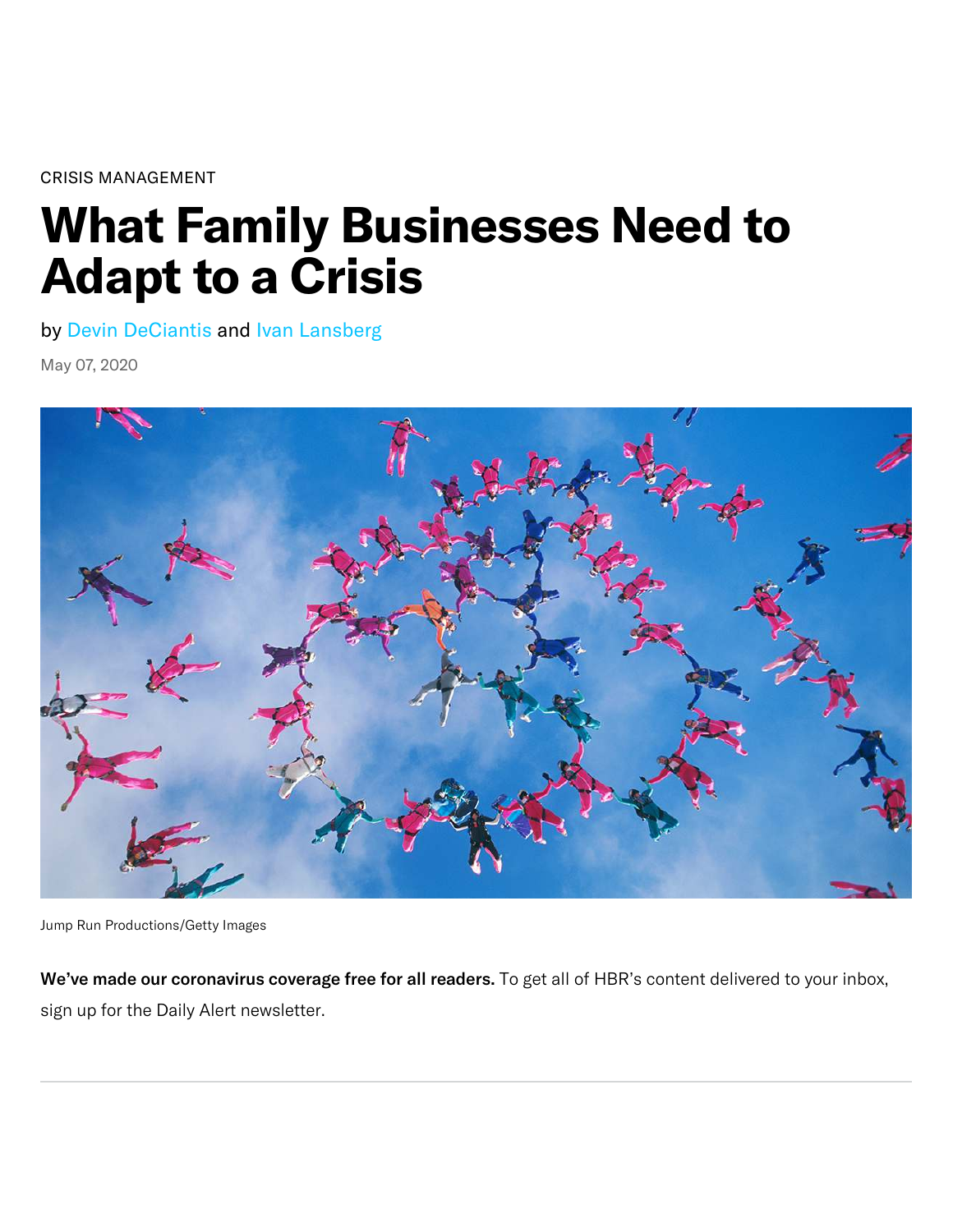As the long-term implications of the Covid-19 pandemic continue to evolve and impact citizens, policymakers, and businesses around the world, we have been in regular contact with the leaders of enterprising families who oversee complex multi-generational institutions. Some are struggling with existential issues of continuity, while others are struggling to keep up with demand, and many are managing both conditions simultaneously across a broad operating portfolio.

One striking similarity among those family businesses that are effectively managing the crisis so far is the extent to which their leaders are prioritizing governance as an "essential service." Many of these organizations have endured multiple crises before — from recessions and regime change to natural disasters and even war — and their leaders understand that sustaining the unity and commitment of family owners via *crisis governance* is as essential to enterprise continuity as effective crisis *leadership* and proactive crisis *management*.

#### **FURTHER READING**



**Coronavirus + Business: The [Insights You Need from HBR](https://store.hbr.org/product/coronavirus-and-business-the-insights-you-need-from-harvard-business-review/10440?sku=10440E-KND-ENG?referral=02560) FREE EBOOK**

[View Details](https://hbr.org/2020/05/what-family-businesses-need-to-adapt-to-a-crisis%23)

By "crisis governance," we mean adapting oversight of the enterprise under conditions of extreme uncertainty to ensure that family owners, board members, and executives remain aligned around long-term vision, core values, financial expectations, and risk management processes. Effective

coordination and communication are obvious priorities under normal operating conditions, but during a crisis they become essential as leaders are forced to make difficult trade-offs with scarce resources, competing agendas, and limited time.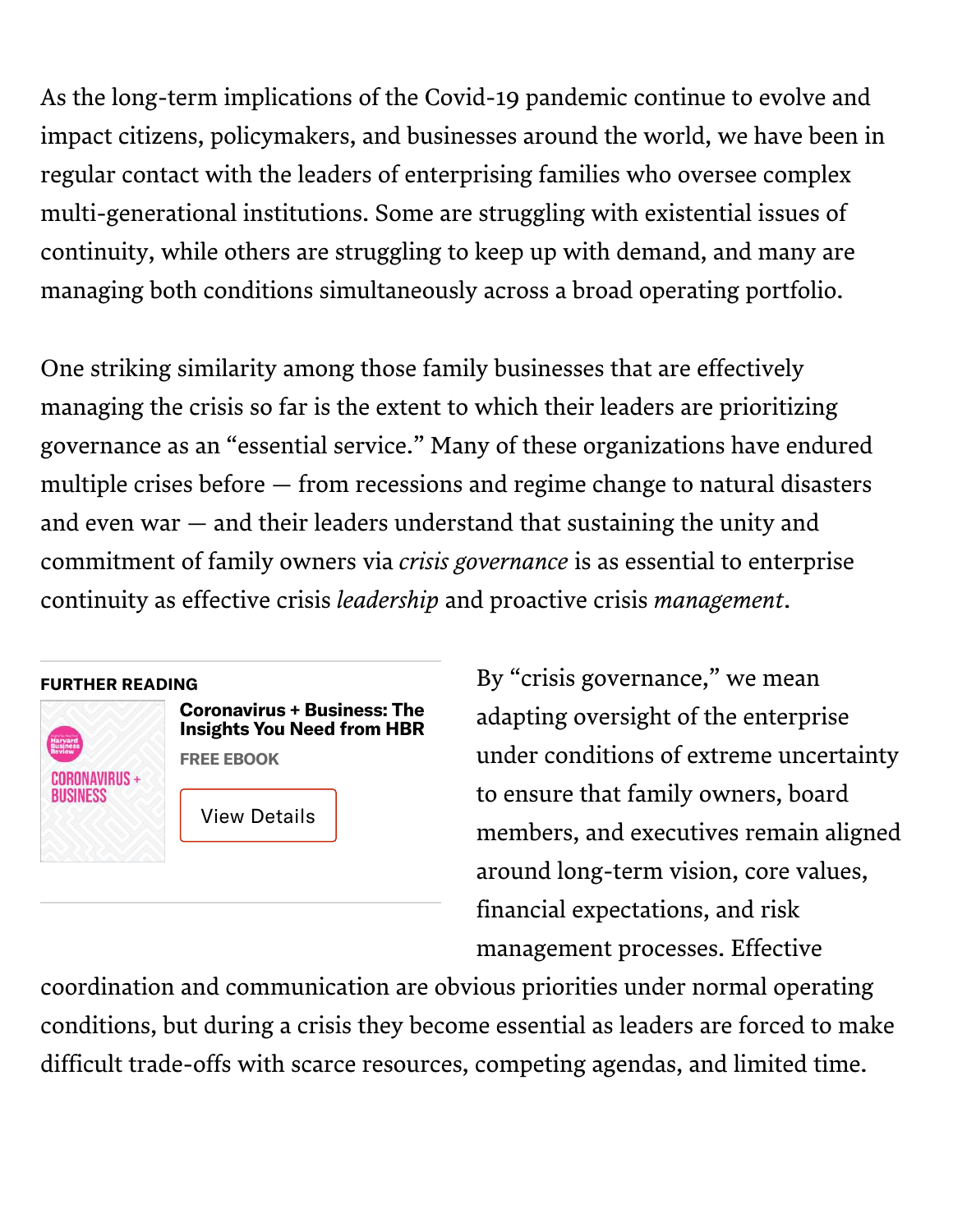This shift toward crisis governance is remarkably consistent with what we've observed in our [multi-year research project](https://www.lgassoc.com/writing/2017/3/30/resilience-in-family-enterprises-lessons-from-emerging-and-frontier-markets?rq=extremo) on family enterprise resilience in emerging and frontier markets, where elevated risk and uncertainty is the rule rather than the exception. In these environments, resilience often springs from a set of common operational coping strategies – redundancy and modularity to name a few – as well as a deep commitment to family legacy and core values, and an active and nimble governance architecture. Without this clarity and structure, how else can C-suites, boards, and family councils manage the complex trade-offs that emerge under these conditions?

#### **INSIGHT CENTER**

#### **[Leading a Family Business](https://hbr.org/insight-center/leading-a-family-business)**

Best practices for long-term success.

How can they honor prior commitments to banks, suppliers, and customers upon which the family's reputation depends — when cash is a vital resource? How do they determine whether to cut

jobs and shut down struggling legacy businesses? How do they determine when to cut back salaries and benefits or eliminate dividends on which family members depend? How do they deploy their financial, physical, and social capital to alleviate suffering in their local communities? How do they make the short-term sacrifices the crisis demands without compromising the longer-term viability of the enterprise?

Unlike businesses in which shareholders are an anonymous mass of investors, engaged family enterprise owners certainly care about the economics of their investment, but they are also keenly focused on the many internal and external stakeholders who have enabled their success. "Ownership" in these families is a deeply psychological experience — an identity that links this success to the fate of their customers, employees, and the communities in which they live and serve. Their sense of ownership results from years of investment in governance —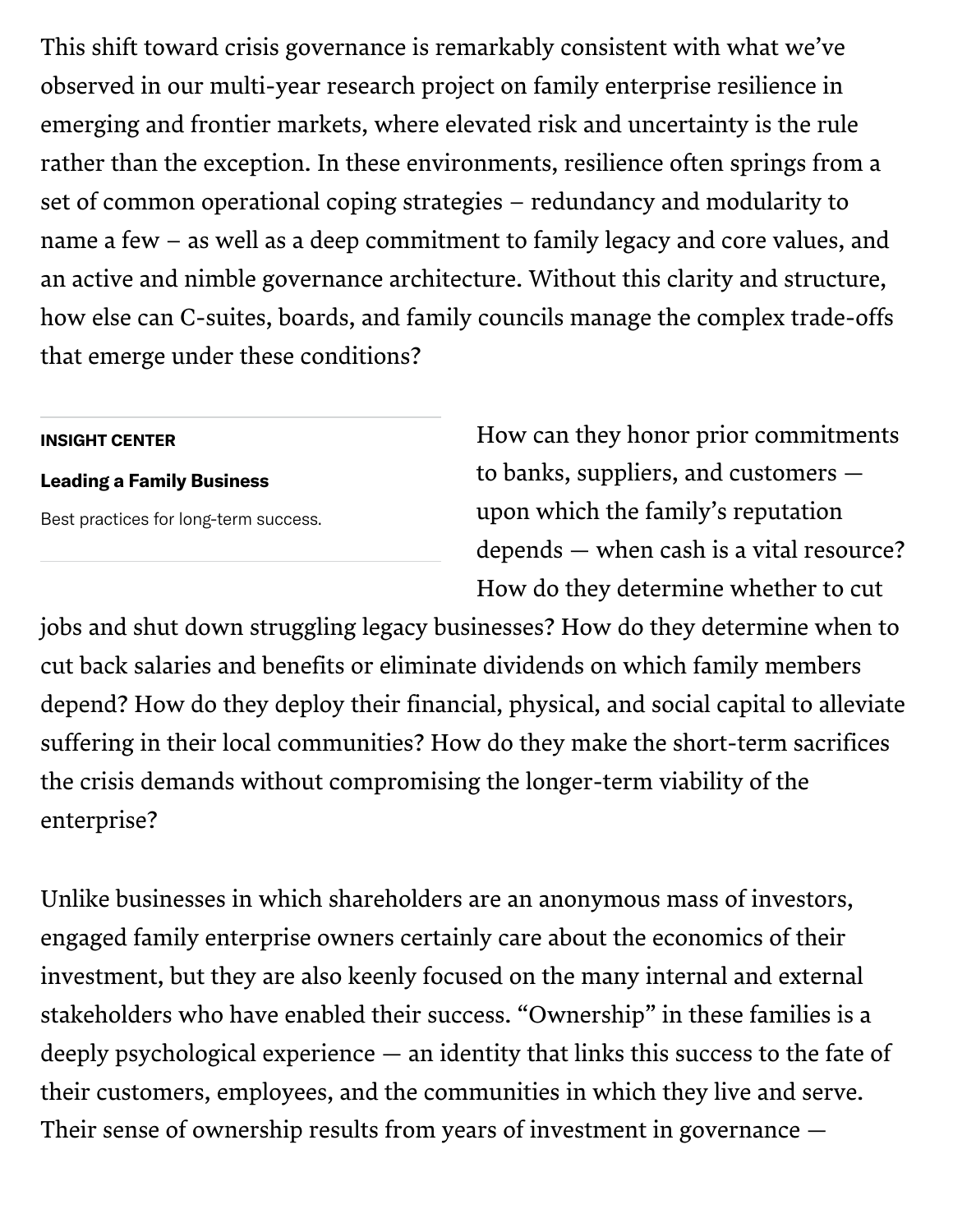including the design of effective structures, policies, and processes, as well as the systematic development of future owners and leaders. And it's guided and energized by a clear commitment to sustaining the family's entrepreneurial legacy over generations.

As we have been documenting on our [Crisis Portal,](https://www.lgassoc.com/insights/covid-19-family-business) many of the families we've been in touch with since the initial outbreak of Covid-19 report that, if anything, this pandemic has forced their key organs of governance much closer — typically holding company boards, operating boards, executive committees, and family councils. The families that tend to fare best under these conditions are those in which leaders across the various forums — typically the Chairs and Chiefs increase the frequency of their contact and the scope of their coordination while also following a "noses in, fingers out" philosophy, meaning that they acknowledge their responsibility to pay close attention to what's happening in the business and call out issues and risks when they see them, while ultimately allowing management to run the company. While it certainly is helpful to have the full attention of various leadership teams, it is also critical to track the degree to which these entities are effectively coordinating their crisis response. At times, this higher level of engagement can yield confusion about who is ultimately responsible for fundamental decisions that impact the family, the shareholders, and the business alike. Owners can get understandably anxious when they don't have sufficient visibility into the board's process and management's response, or if they receive mixed messages from different parts of the system.

To that end, key stakeholders need a common narrative to help contextualize the various strategic decisions that are being made throughout the enterprise especially when tough choices or transformational changes need to be made that will affect them both individually and collectively. This is often when we see families turn to seasoned leaders throughout the system for guidance on how to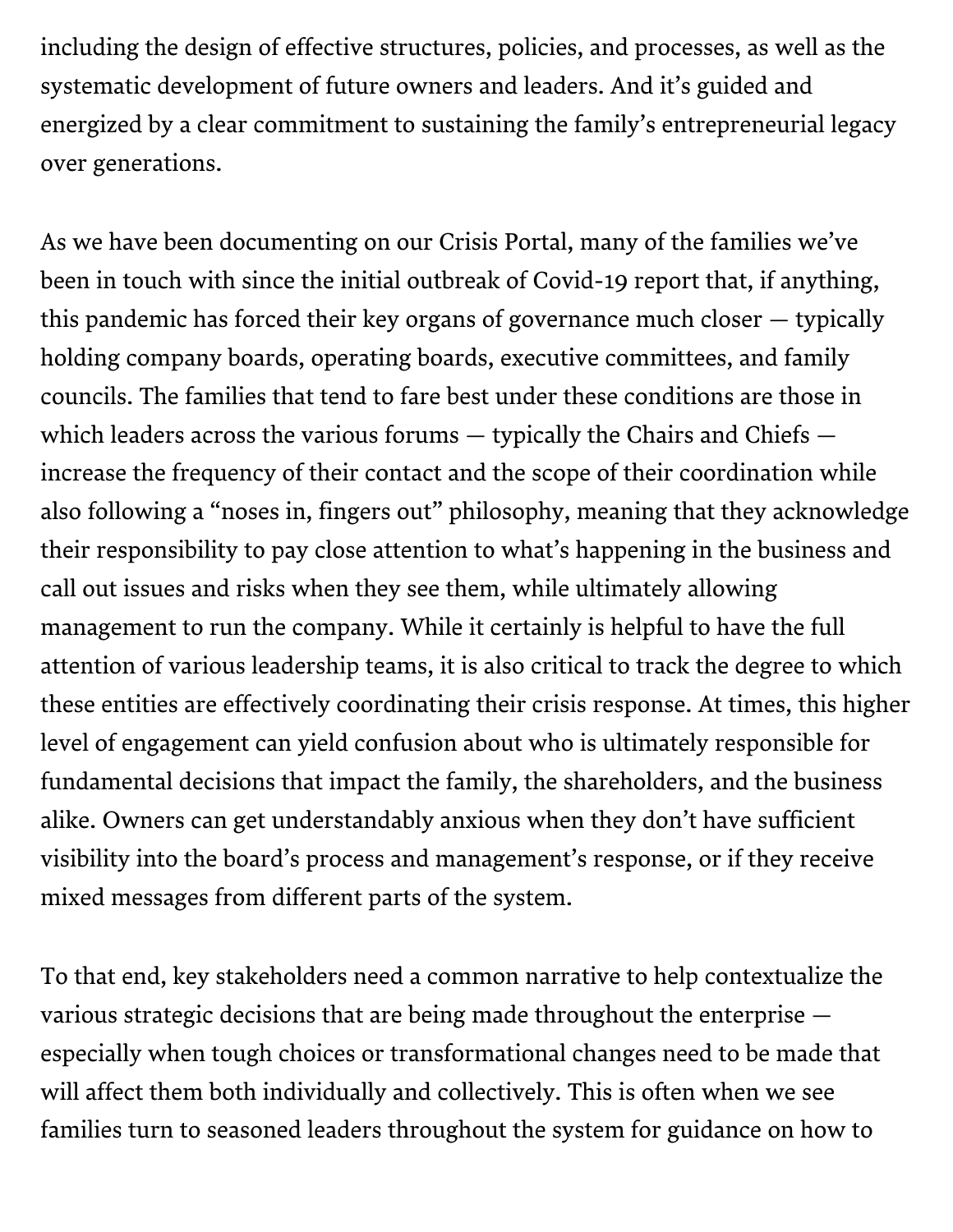adapt to these challenging conditions. The narrative about how the business is coping should be framed by senior executives, while the narrative around expectations for dividends, liquidity, and valuations should be driven by the board, and stories about individual and group resilience as well as opportunities for collective philanthropic action are often conceived and disseminated by family councils and family foundations.

Multigenerational families also benefit from a long institutional memory of surviving past crises, sending a powerful signal of hope to the family that "this too shall pass." In these situations, even if the organization that emerges is fundamentally different in structure and strategy, its core values are often intact and even credited for supporting organizational resilience — providing stability and direction in a sea of volatility. How boards, executives, family councils, and family foundations respond to the challenges at hand will leave a deep imprint in the minds of all who depend on them not just to "do things right" but to "do the right things" — as the motto of one of our client families commands.

Similarly, on one of our recent video calls, the Chair of a prominent family enterprise in the fourth generation, with more than 60 family shareholders — all descendants from their common founders — summarized the dilemma beautifully:

"*Our priorities right now are principled and clear: the health of our people comes first; we need to hope for the best, but plan for the worst. We must ensure that our cash reserves are adequate; we must support the most vulnerable internally and externally; we must be agile in our decision-making; we can't take anything for granted; and we mustn't forget that crises also bring opportunities…"*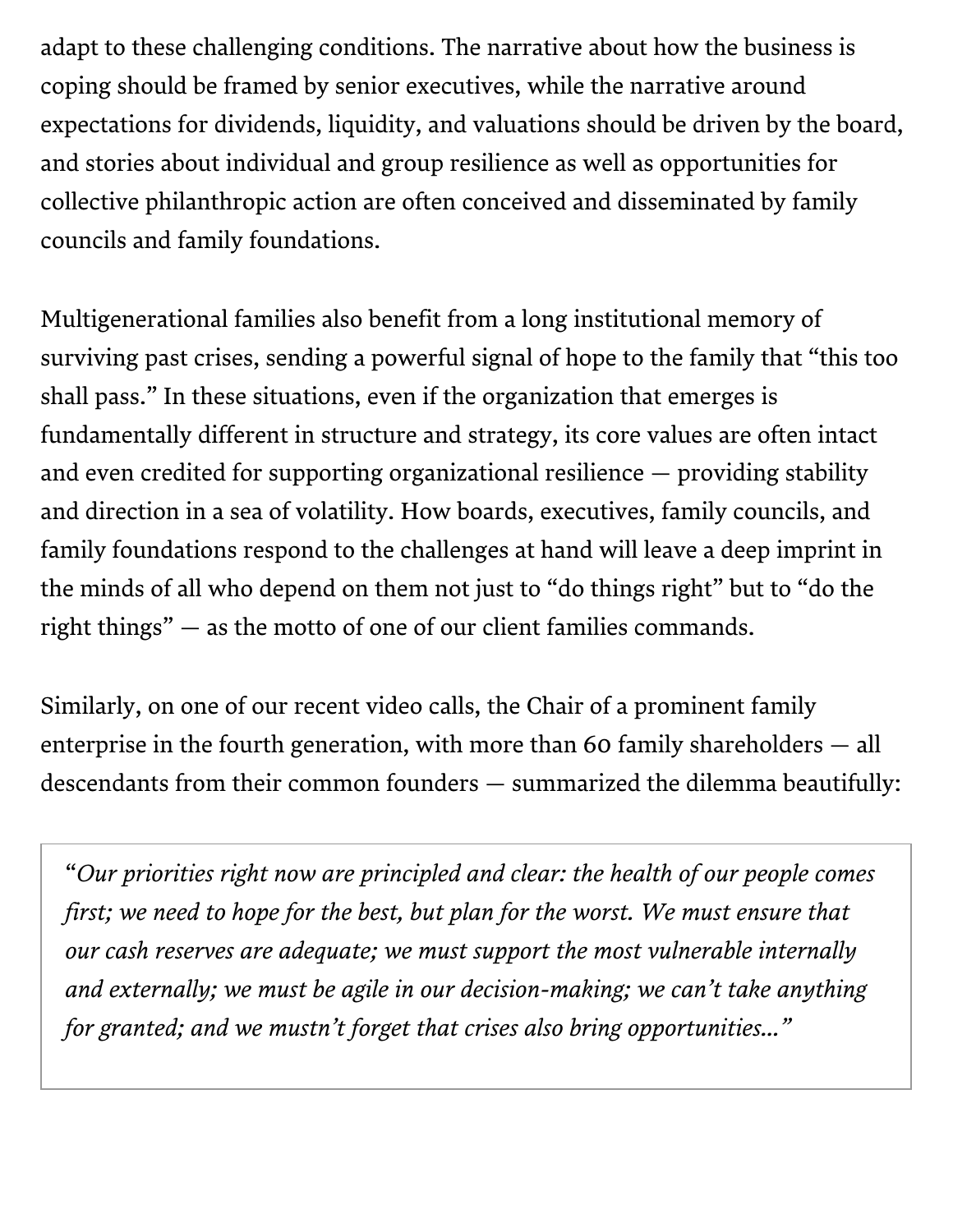The fact that he could say this with conviction and, especially, with the unequivocal support of his entire family, demonstrates the deep reservoirs of trust that the family has built through their active engagement with governance activities over many years, and their timely and transparent communication with the family and all key stakeholders — over the past several months.

Trust is an essential currency in the realm of governance, and this is particularly true during uncertain times. Family owners need to trust that their representatives on boards and on the family council have been carefully vetted, and that they have the skills to govern effectively. They need to trust that leaders have the interest of *all* stakeholders in mind when making tough decisions about the allocation of scarce capital and organizational changes. They also need to trust that executives and employees are effectively managing their crisis response, and that all efforts are being made to coordinate effectively within their entrepreneurial ecosystem.

This commitment to systems-wide, intergenerational accountability often guides how leaders prioritize and respond to the avalanche of tragic choices that crises such as the Covid-19 pandemic impose on them. The degree to which they expand or reduce the time, attention, and resources invested in governance is a great litmus test. All too frequently, we come across families that feel that governance architecture is cumbersome, expensive, and distracting. For them, the "real action" is at the level of the operating business where "the money is made." This is especially so when a crisis hits and most attention gets understandably drawn to cash flow and valuation. However, it is precisely at times like these when the structures and processes that families put in place to govern themselves yield the highest returns — if engaged, empowered, and utilized effectively, they can best position the enterprise to endure the next long phase in this crisis and, eventually, to make the most of better days ahead.